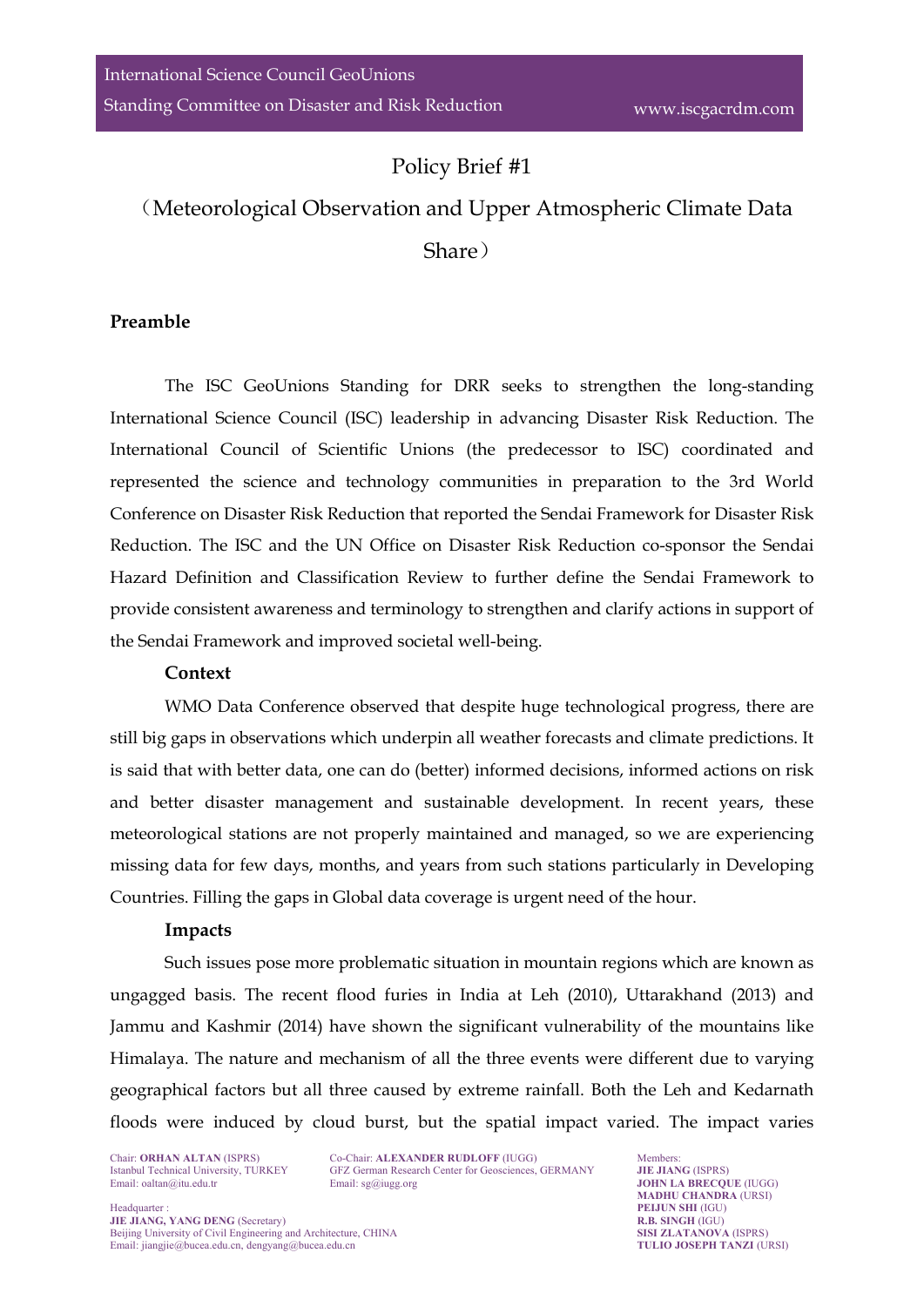between flat land topography and high hill region. Leh being a flat land the impact was confined to local areas only but in the case of Kedarnath, due to ridge and valley topography, the impact was carried to the downstream area that caused massive devastation. The number of occurrences and the trend of these cloud burst event have been continuously increasing. In 1908 one cloud burst was reported. After a span of 62 years, another cloudburst occurred in July 1970 at Uttarakhand. Since the 1990s, 17 cloudbursts have caused massive damage to live and properties of which at least 11 cloudbursts occurred only in the three hilly states of Uttarakhand, Himachal Pradesh and Jammu and Kashmir. Now, this phenomenon seems to be highly frequent: 11 out of the 17 cloud bursts occurred only during 2010-2013. One can say that the increase in the frequency of such incidences is because of frequent changing weather and climate with low probability and high impact in many parts of the world. We do not have free accessible, adequate spatial coverage and longterm continuous data from mountain observatories, station networks and experimental basis for hydrological forecast and prediction. Exchange of surface-based observations has also been stagnant for hydrological observations since 1995. These gaps are more prominent in Africa, S. America, and Asia. In lack of such data, a study of hazards and risks cannot be focused on wider spatial coverage which constitute regions with specific hazards and risk potentials. On the other hand, model resolutions have increased by factors of 1000-10,000! (WMO, 2020).

#### **Policy Advise to National Governments**

1. The Governments should allocate substantial resources to increase spatial distribution of surface meteorological stations and improve networking in the region where gap exists.

2. The Governments should properly maintain existing stations in order to get continuous temporal data for satisfying trans disciplinary needs for an integrative study of hazards, risks and vulnerability.

3. The Governments should invest in deploying huge advances of Science and Technology such as automatic weather stations to deal with lack of data in gap regions.

4. The Governments should involve private sector for supplementing these facilities.

5. The Governments should ensure adequate utilisation of commercial flights for upper atmospheric measurements, which will enhance our understanding about climate change monitoring, avalanches prediction, cloud burst and extreme floods.

6. The Governments should ensure communities and local governments be involved as participatory monitoring for data gathering, storage and dissemination for Earth